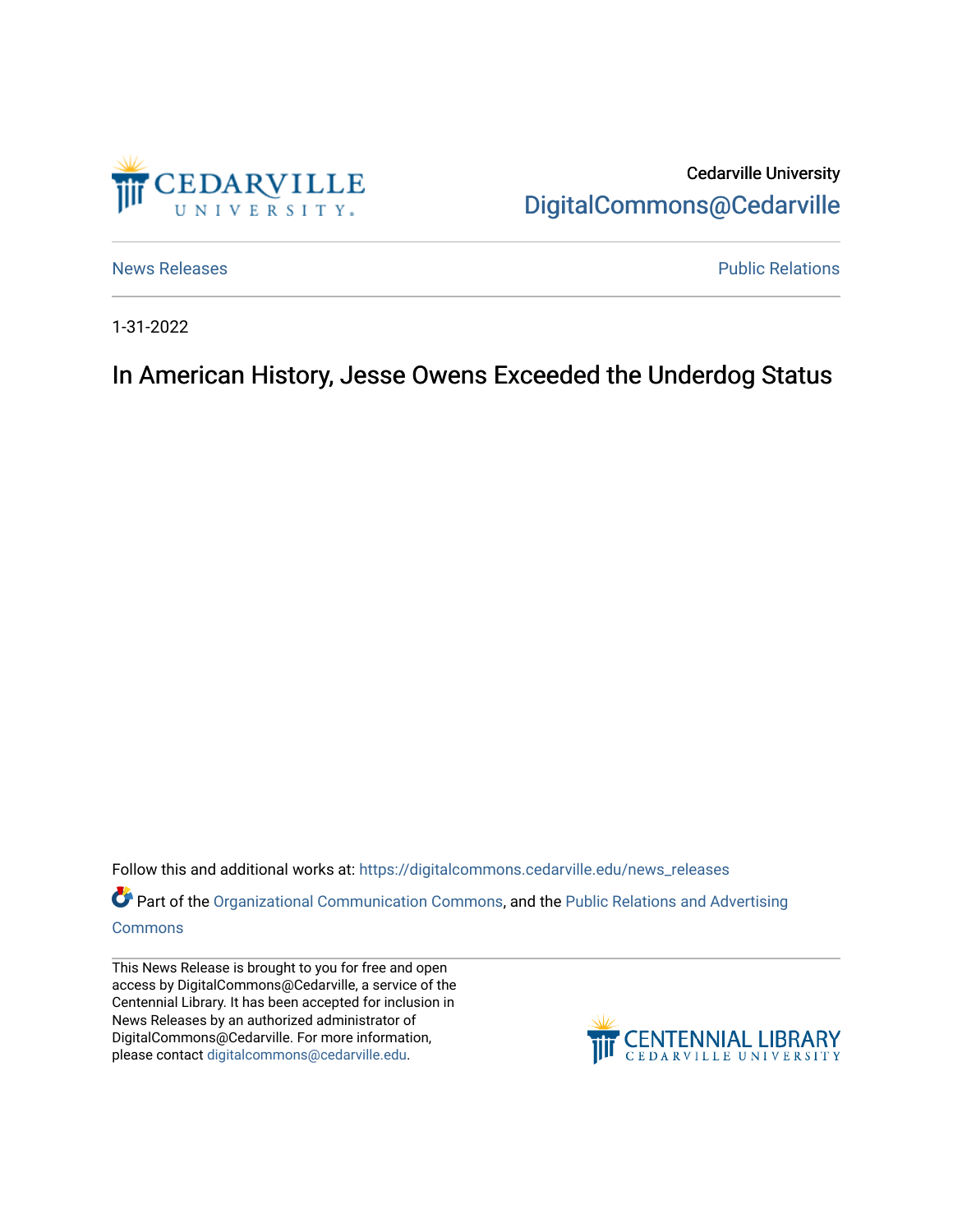**FOR IMMEDIATE RELEASE January 31, 2022**

**CONTACT:** Mark D. Weinstein Executive Director of Public Relations [937-766-8800](tel:937-766-8800) (o) [937-532-6885](tel:937-532-6885) (m) [Mweinstein@cedarville.edu](mailto:Mweinstein@cedarville.edu) @cedarvillenews

## **In American History, Jesse Owens Exceeded the Underdog Status**

**CEDARVILLE, OHIO --** One Cedarville University professor has a new publication on the market, and he hopes it's on the fast-track to success.

[Dr. Kevin Jones,](https://www.cedarville.edu/academic-schools-and-departments/education/undergraduate/faculty-staff/kevin-jones) assistant professor of education and dean of the school of education, recently co-authored with F. Erik Brooks a biographical book on the famous American track and field athlete Jesse Owens. Owens won four gold medals at the 1936 Summer Olympics in Berlin, infuriating Adolph Hitler who wanted the games to serve as a platform for German ethnic superiority.

Jones' undergraduate and graduate experiences heavily shaped his vision of the book.

"I went to a historically black college and university — Kentucky State University — where studying African-American athletes, activists, political figures and pastors was a part of our rhythm," Jones explained. "Jesse was a figure we frequently discussed, and I realized the greater context of his life when I went on the March of Remembrance and Hope bus tour in 2006."

The bus tour, which visited 13 European cities, was a key feature of a year-long study-abroad program that allowed Jones to study in greater depth the Holocaust and the Nazi party.

"Jesse Owens put to death what Adolf Hitler was saying about Germans being the mighty race — about it being impossible for any minority ethnic group to outperform Germany," Jones explained. "In the 1936 Olympics, Owens' success silenced racist rhetoric and racist people."

Jones' writing highlights the 'underdog' nature of Owens' story: his severe medical issues during childhood, stutter and soft-spoken nature.

"And still, this young man from Danville, Alabama, literally outran the world while everyone was watching," Jones added. "He gave people a chance to say that Hitler was wrong."

In addition to exploring the historical landscape of Owens' career, Jones and Brooks also consider Owens' faith, its impact on his life and lessons modern readers can derive from his story.

"We see that Jesse ran races for crowns that are perishable," Jones said. "He won multiple gold medals, all of which will tarnish. But what we see in the time, energy, effort and dedication he put into his sport is an image of the Christian walk and life. As Christians, we don't run for a perishable crown but for an imperishable one."

"Jesse Owens: A Life in American History" is now available through [Amazon,](https://www.amazon.com/Jesse-Owens-American-History-Black/dp/1440873828) [Barnes and Noble,](https://www.barnesandnoble.com/w/jesse-owens-f-erik-brooks/1133429172) and several other retailers.